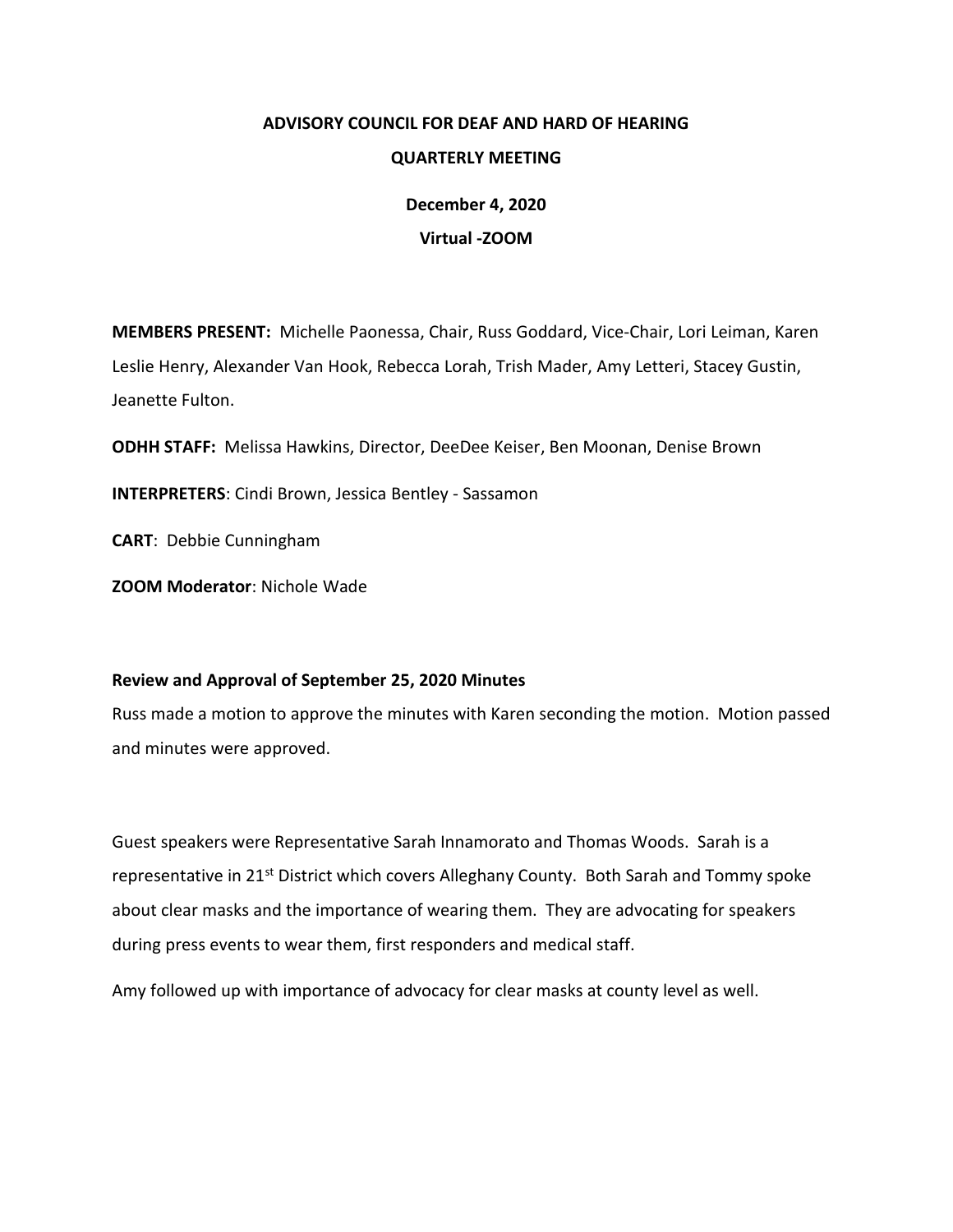#### **Department reports:**

Education: Jeanette spoke about requirements of forms being submitted to make sure that school communities are implementing the mandated health and safety mitigation strategies when offering in-person instruction.

Health: Stacey's first update was that Mark Bell returned to the program. He was our early detection and early intervention administrator. DOH received additional funds, federal funds, to do things COVID related and related to telehealth. They were holding round table discussions done virtually with the different stakeholder's enrollment into EI to come and talk about how to do this and what the barriers and challenges are and to see if they can overcome any of those together.

Aging: Rebecca updated the council on continued efforts to update our PACE CARE website for the PACE program. Also being updated is the price finder website. The department is considering all accessibility needs with both websites.

Human Services: Nothing to Report

Labor and Industry: Shannon Austin spoke releasing about a little over 3500 cases from our waiting list. The number of deaf and hearing or just deaf or Deaf-Blind that equates to about 374. Since October 1 of this year OVR has placed about 1,633 individuals into employment. Russ mentioned the deaf and hard of hearing summer academy program. Will be virtual in 2021 via zoom. It will be 2 weeks in length and the dates were still being determined.

### Public Comment:

Nancy Kingsley, State Director for HLAA – May 2021 Lunch and Learn was cancelled dur to Covid. Will be rescheduled to April or May of 2022. Also, Nancy asked ODHH Director, Melissa Hawkins to mention to DOH Secretary to possibly wear a clear mask during briefings.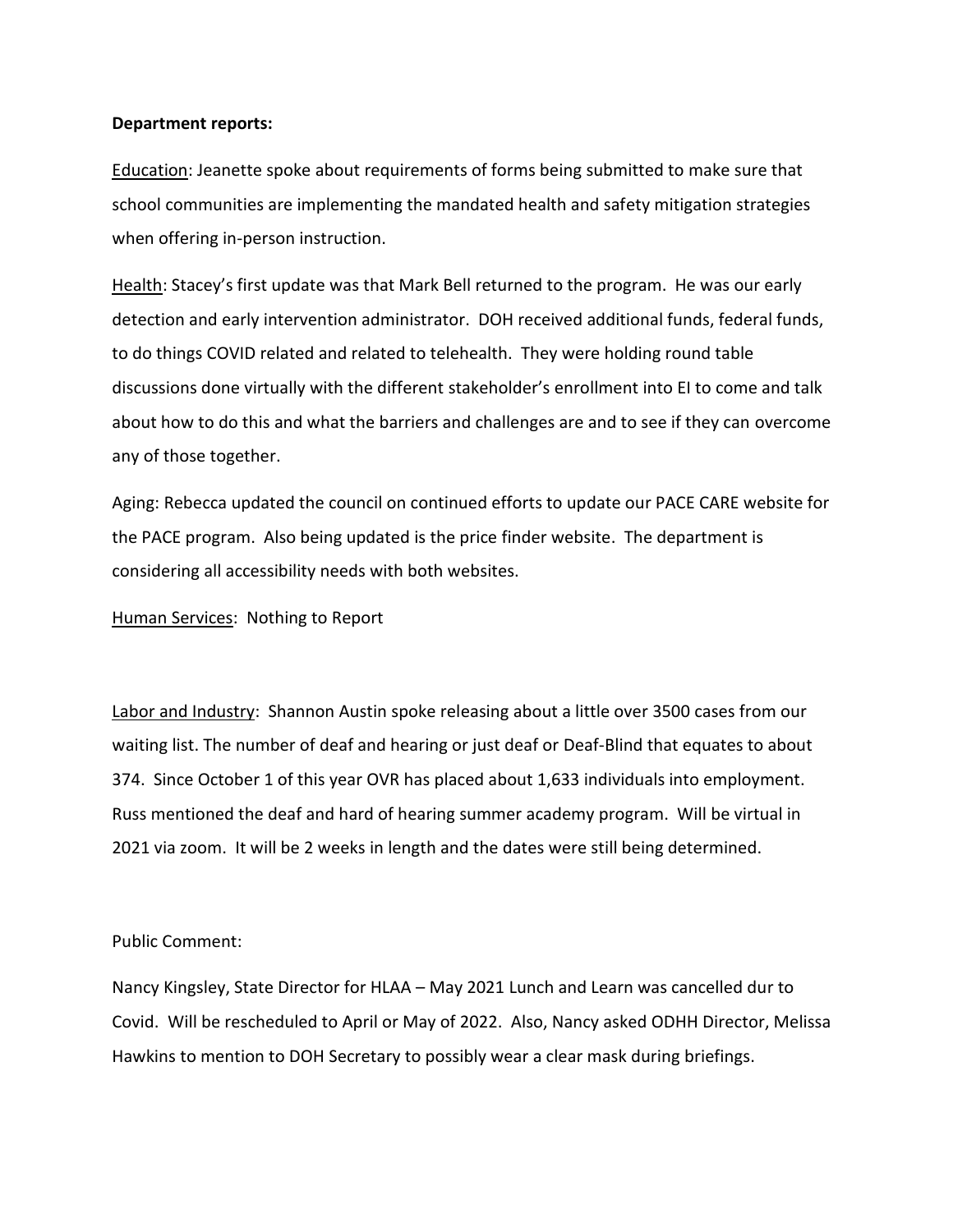Jeff Iseman, PA SILC – Inquired about distribution of PPE which could include clear masks. Jeff mentioned that PPE is available to some degree across long-term care facilities, home, and community-based service providers. Silc doesn't hear anything about a clear mask, but that doesn't meet its not available.

Sharon Behun – Sharon mentioned that the changing of Secretary of Labor was not mentioned in any report and should be acknowledged. Sharon also mentioned that SSP services at CILCP were ending on December 31, 2020. She asked why there was no update from OVR or other agencies on funding sources. There is a fee code according to Sharon.

Jess Adams – COO of Deaf Stone Services, Deafstone will start SSP Services on January 1<sup>st</sup>. Serving Pittsburgh area for now. It will be a diagram fee for services, but they are currently raising funds and working on grants to provide free services.

#### **Subcommittee Update:**

**Distance Learning-** This group decided to focus on virtual learning platforms. And to identify the different platforms and to research the accessibility features of the platforms. Identified, were Zoom, Google Meets, web ex and Microsoft Teams. So, members of the committee did their research. The next step is to meet to formalize the information we have no one document and we would like to have an ASL video describing the document produced with the ultimate goal being to have the information and the resource link on the ODHH website.

**Early Intervention -** in an information gathering stage right now about barriers and access issues presented in the early intervention system. They have identified a anybody of barriers on the back end including difficulties with continuity of care between audiologist, early intervention, and the newborn hearing screening groups. And they are working with our intervention team to can be excuse me the newborn hearing screening team which has recently put out a survey of audiologists to understand some of the barriers in that respect.

They are also working to get some more information about how high risk families or families that